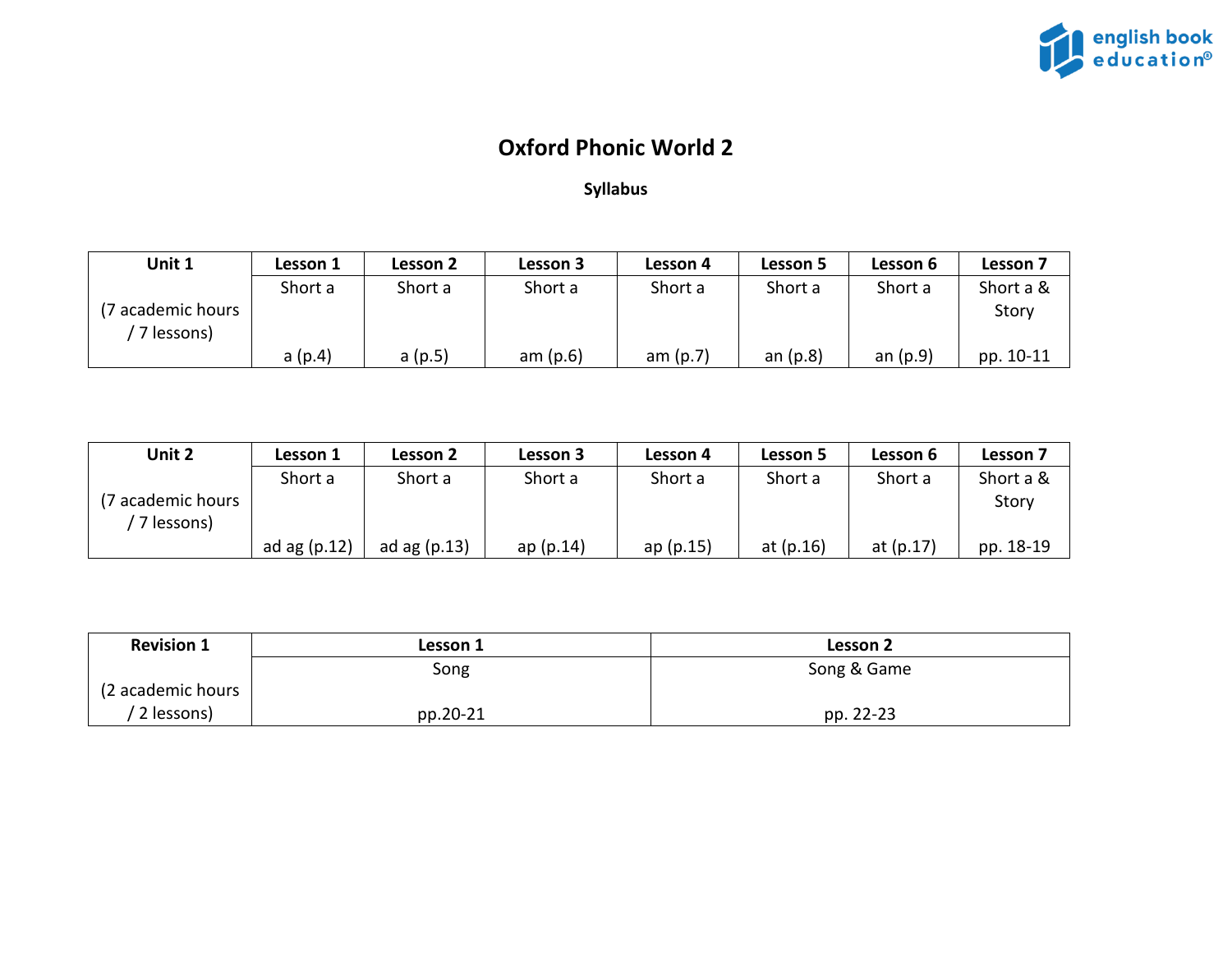| Unit 3             | Lesson 1 | Lesson 2 | Lesson 3  | Lesson 4  | Lesson 5     | Lesson 6     |  |
|--------------------|----------|----------|-----------|-----------|--------------|--------------|--|
|                    | Short e  | Short e  | Short e   | Short e   | Short e      | Short e      |  |
| (7 academic hours) |          |          |           |           |              |              |  |
| 7 lessons)         |          |          |           |           |              |              |  |
|                    | e(p.24)  | e(p.25)  | et (p.26) | et (p.27) | en ed (p.28) | en ed (p.29) |  |

| Unit 4                           | Lesson 1 | Lesson 2 | Lesson 3  | Lesson 4  | Lesson 5       | Lesson 6       | Lesson 7  |
|----------------------------------|----------|----------|-----------|-----------|----------------|----------------|-----------|
|                                  | Short i  | Short i  | Short i   | Short i   | Short i        | Short e        | Short e & |
| (7 academic hours)<br>7 lessons) |          |          |           |           |                |                | Story     |
|                                  | (p.32)   | (p.33)   | ip (p.34) | ip (p.35) | ib id $(p.36)$ | ib id $(p.37)$ | pp. 38-39 |

| <b>Revision 2</b> | Lesson 1 | Lesson 2    |
|-------------------|----------|-------------|
|                   | Song     | Song & Game |
| (2 academic hours |          |             |
| 2 lessons)        | pp.40-41 | pp. 42-43   |

| Unit 5                          | Lesson 1    | Lesson 2    | Lesson 3  | Lesson 4  | Lesson 5       | Lesson 6       | <b>Lesson 7</b> |
|---------------------------------|-------------|-------------|-----------|-----------|----------------|----------------|-----------------|
|                                 | Short i     | Short i     | Short i   | Short i   | Short i        | Short i        | Short i &       |
| 7 academic hours)<br>7 lessons) |             |             |           |           |                |                | Story           |
|                                 | in $(p.44)$ | in $(p.45)$ | ig (p.46) | ig (p.47) | it ix $(p.48)$ | it ix $(p.49)$ | pp. 50-51       |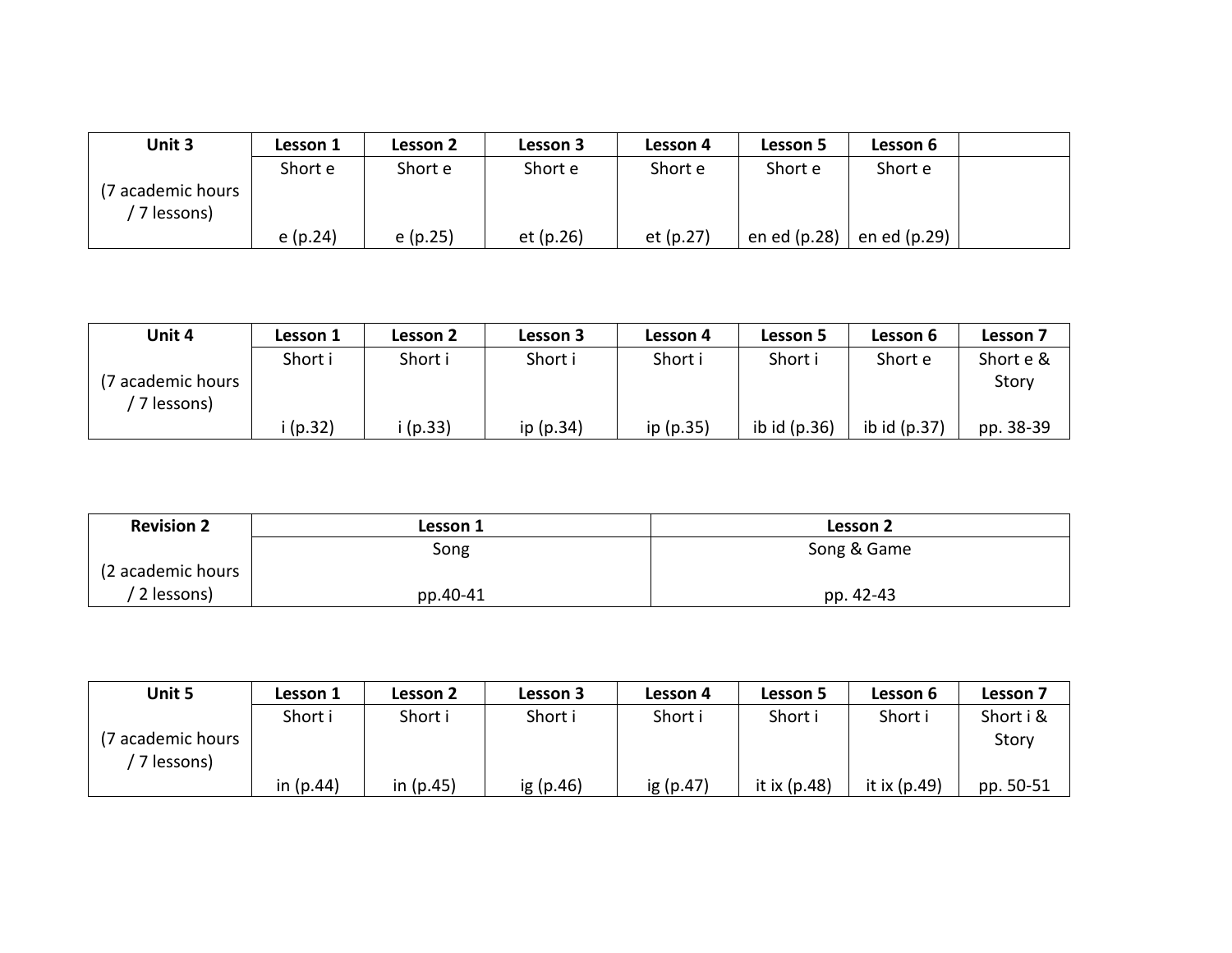| Unit 6           | Lesson 1 | Lesson 2 | Lesson 3    | Lesson 4  | Lesson 5  | Lesson 6  | Lesson 7  |
|------------------|----------|----------|-------------|-----------|-----------|-----------|-----------|
|                  | Short o  | Short o  | Short o     | Short o   | Short o   | Short o   | Short o & |
| 7 academic hours |          |          |             |           |           |           | Story     |
| 7 lessons)       |          |          |             |           |           |           |           |
|                  | o(p.52)  | o(p.53)  | ot $(p.54)$ | ot (p.55) | op (p.56) | op (p.57) | pp. 58-59 |

| <b>Revision 3</b> | Lesson 1 | Lesson 2    |
|-------------------|----------|-------------|
|                   | Song     | Song & Game |
| (2 academic hours |          |             |
| 2 lessons)        | pp.60-61 | pp. 62-63   |

| Unit 7                         | Lesson 1   | Lesson 2   | Lesson 3  | Lesson 4  | Lesson 5       | Lesson 6       | Lesson 7  |
|--------------------------------|------------|------------|-----------|-----------|----------------|----------------|-----------|
|                                | Short u    | Short u    | Short u   | Short u   | Short u        | Short u        | Short u & |
| 7 academic hours<br>7 lessons) |            |            |           |           |                |                | Story     |
|                                | $u$ (p.64) | $u$ (p.65) | ug (p.66) | ug (p.67) | ud up $(p.68)$ | ud up $(p.69)$ | pp. 70-71 |

| Unit 8             | Lesson 1    | Lesson 2  | Lesson 3       | Lesson 4     | Lesson 5  | Lesson 6    | Lesson 7  |
|--------------------|-------------|-----------|----------------|--------------|-----------|-------------|-----------|
|                    | Short u     | Short u   | Short u        | Short u      | Short u   | Short u     | Short u & |
| (7 academic hours) |             |           |                |              |           |             | Story     |
| 7 lessons)         | ut $(p.72)$ | ut (p.73) | ub um $(p.74)$ | ub um (p.75) | un (p.76) | un $(p.77)$ | pp. 78-79 |